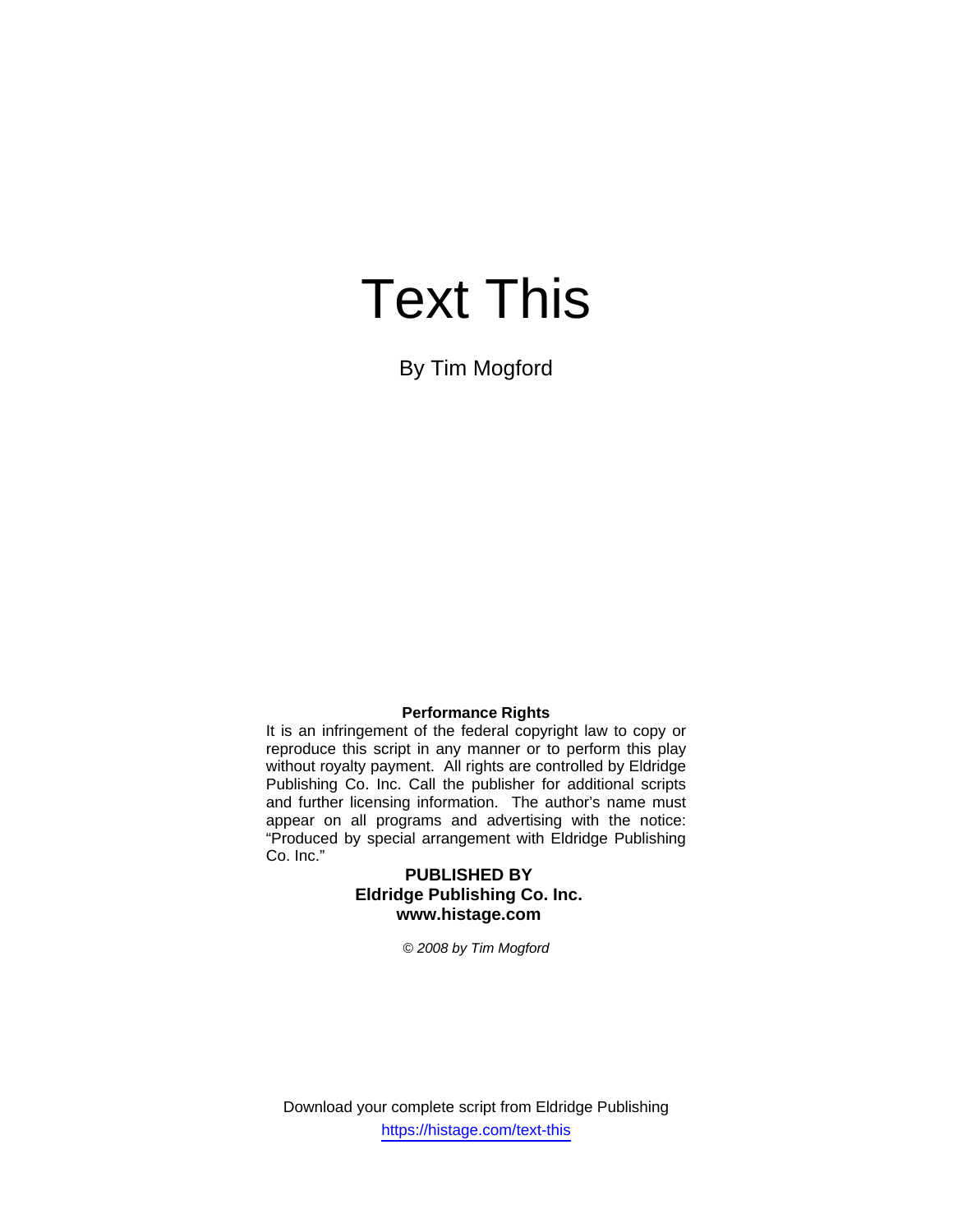*Text This -2-* 

### *Dedication*

*This one is for my mother and father.* 

## **STORY OF THE PLAY**

 For two weeks Amy's life has been unbearable. An intimate conversation she had online with a boy she likes has been cut and pasted so many times that she is now the laughing stock of the school. To make matters worse, she has been receiving threatening text messages, and her family has been plagued by a series of anonymous phone calls which have been intimidating and offensive by turns. The play opens as she sits alone in a classroom, and she is soon joined unexpectedly by Kara, who is apparently looking for a prom committee meeting. However, when Amy leaves, it becomes increasingly clear that Kara, and her friends Jordan and Jess, have not come here to discuss the prom. In fact, even they are not aware of all the reasons for their being here. As the play turns from one half-truth to the next, the girls find themselves forced to confront not only their role in what has happened, but what their actions betray about themselves.

#### **Premiere Performance**

*This play was first presented at the Bucks County Playhouse, PA on May 15, 2008, where it won awards for excellence in writing and acting (Jamie Weist and Jenne Gampe). The cast was as follows:* 

 *AMY: Abbie Richards KARA: Jamie Weist JORDAN: Lynsey Graeff JESS: Jenne Gampe*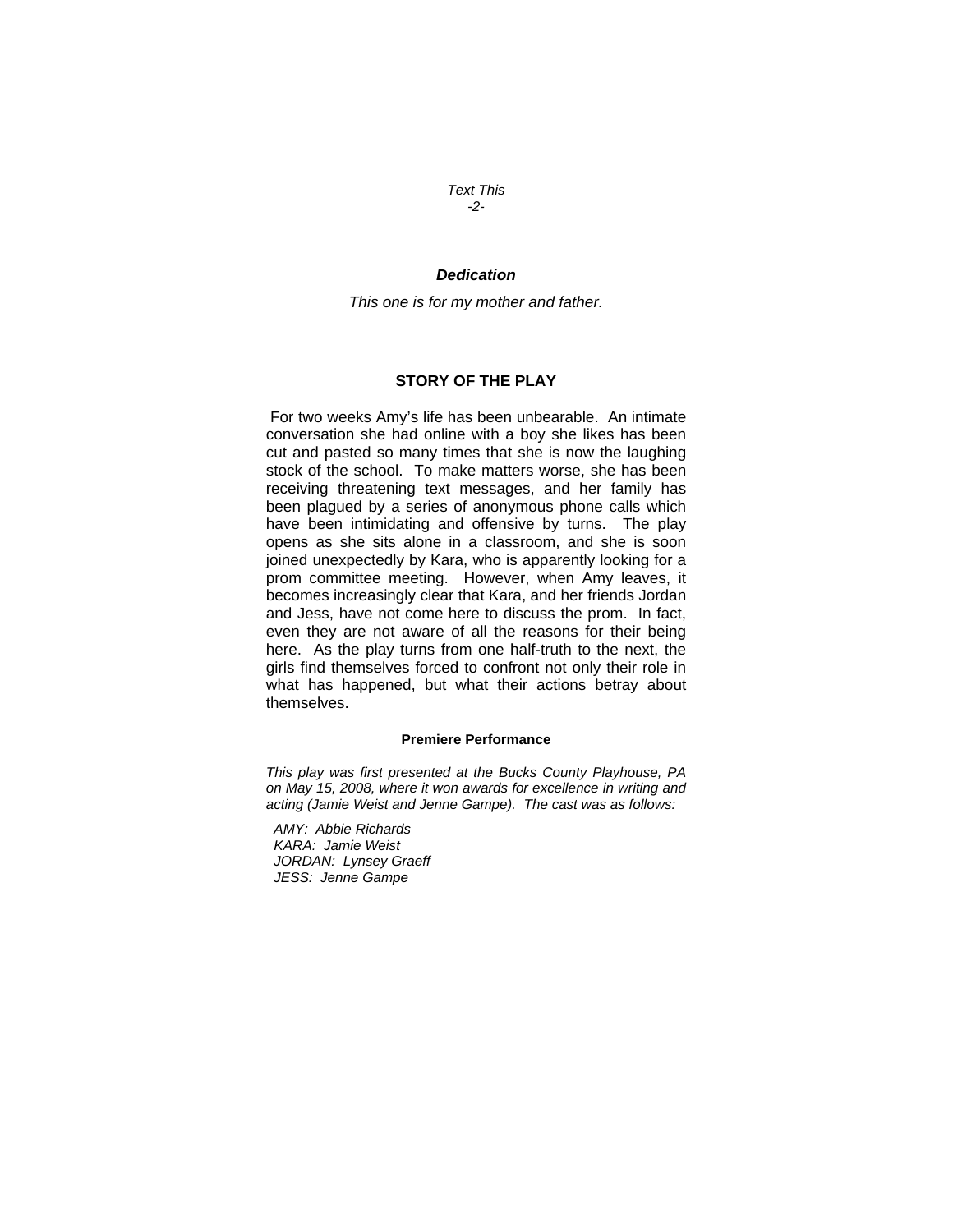#### *Text This -3-*

## **CAST OF CHARACTERS**  *(4 w)*

**AMY:** Normally bright and intelligent, she has been driven to the limits of her character and personal convictions.

**KARA:** Conscientious and sensitive, she finds herself out of her depth in what transpires during the course of the play.

**JORDAN:** Attractive, popular and self-assured, Jordan's capacity for casual brutality will be uncomfortably familiar to everyone who remembers "that girl" in high school.

**JESS:** Amy's long-time best friend, Jess has an impulsive, provocative streak which has driven a wedge between them.

## **SETTING**

All the action takes place in a high-school classroom, between the end of the school day and the start of sports and activities. Upstage is a teacher's desk, on which sit a school computer, printer, keyboard, and webcam: the kind of equipment we all are so accustomed to that we pay it almost no notice. Three or four student desks and chairs are arrayed around the stage, suggesting the classroom arrangement.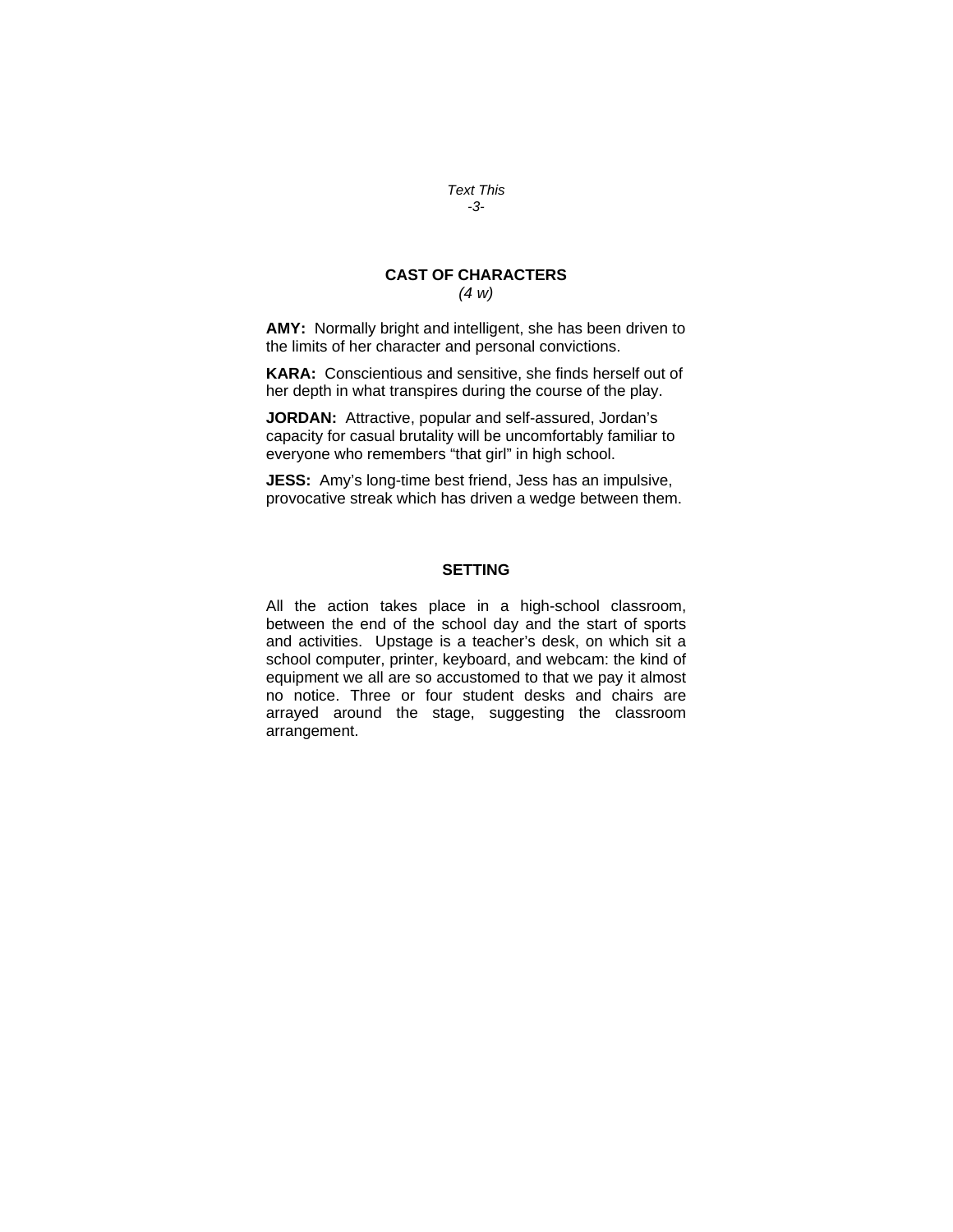#### *Text This -4-*

#### **TEXT THIS**

*(AT RISE: AMY sits at a desk CS, an empty book bag by her chair. She has books, paper and pencils around her, but she seems only half-hearted about doing her work. From time to time she glances stage left, at the "door." After a few beats KARA enters. She is initially taken aback to see AMY, but recovers quickly.)* 

KARA: Hi.

AMY: Hey.

KARA: I didn't expect to see you – are you waiting for something?

AMY: My ride. She's always late. Thought I'd try and get this government stuff finished.

KARA: Yeah. It's not bad.

AMY: I'm pretty much done. What are you here for? *(SHE starts to pack up her stuff.)*

KARA: Oh – a prom committee thing. I think they said it was in here.

AMY: I thought you guys met in Miss Taylor's room?

KARA: Oh, she has something today after school. I'll hang out for a little anyway, see if anyone shows up.

AMY: OK. *(SHE moves SL to exit, but pauses. Turns.)*  Kara, did you hear anything about that posting on Ben's site?

KARA: Oh, no. Hey – are you doing OK now?

AMY: Better. It's still … hard.

KARA: You mean with …

AMY: … everything. He posted the entire conversation. Did you read it?

KARA: *(After a pause.)* Yeah. I didn't know it was there, I was just ...

AMY: Yeah.

KARA: I'm sorry – that must have been rough. What's it been – a week?

AMY: Nearly two. I'd just like to know why he would do that. I just don't understand how he … could have *done* a thing like that.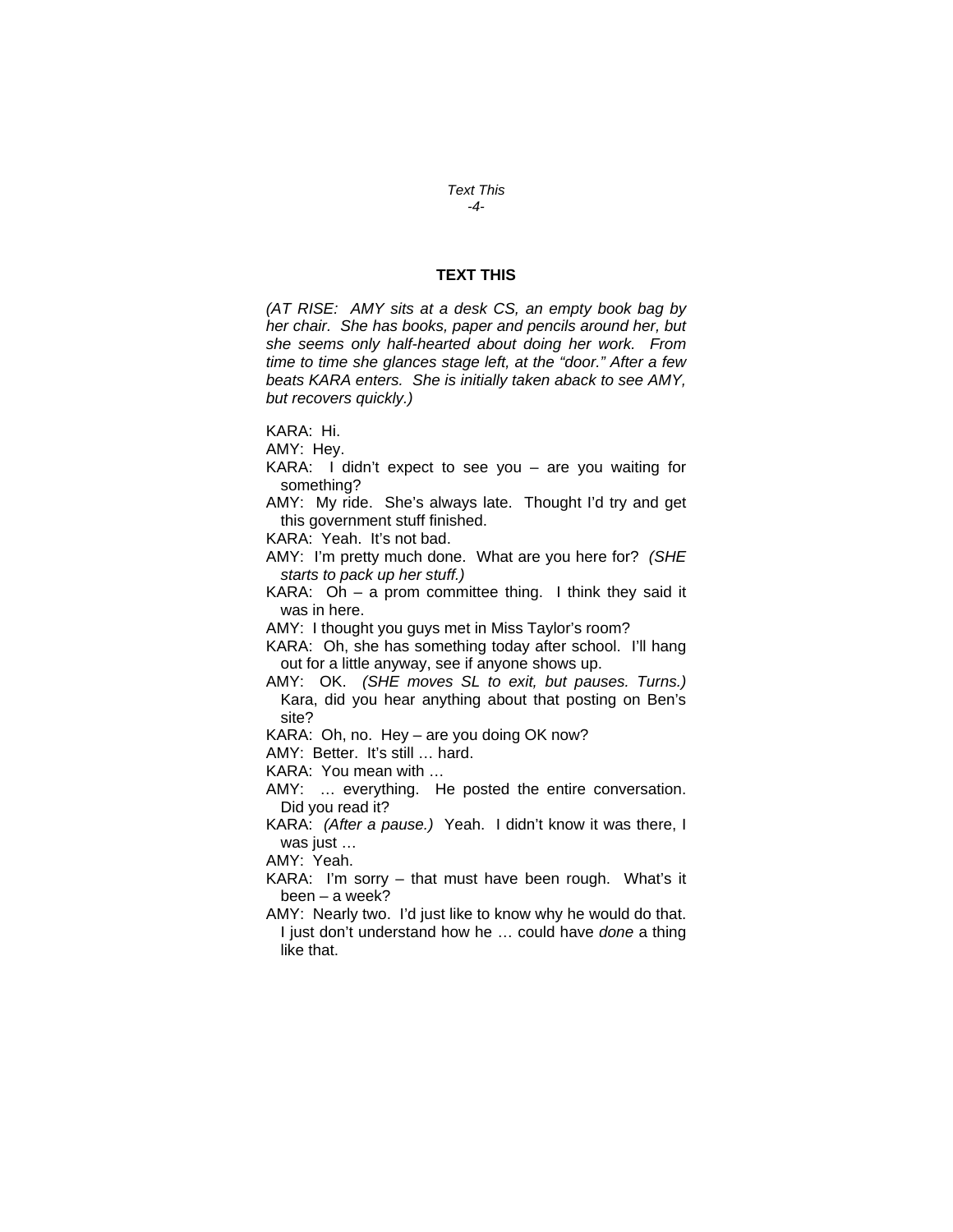- *Text This -5-*
- AMY: *(Cont'd.)* And now I've been getting these text messages … and phone calls …. Like I need what I said rubbed in my face again. And that's not him, I'm sure. That's someone else. Why would someone *do* that?

KARA: It's weird.

AMY: Yeah, well look. Just let me know if you hear anything, OK?

KARA: Sure. Of course.

AMY: OK. Well, *(Looks at watch.)* I guess she'll be here by now. I'm going home. Have a good night. I hope this is where your meeting is.

KARA: Right, yeah. Me, too.

AMY: OK, then.

*(AMY exits SL. As soon as she does so, KARA takes out her cell phone and begins to text message rapidly. She moves to the "door" as she does so, looking off in the direction AMY has taken.)* 

KARA: *(Looking feverishly at her phone*.*)* Come on … come *on*! Where are you? *(Her face registers a text reply. Immediately, she begins another in response, talking to herself as she types.)* She's coming toward you. Find a room, find a room. Quick, come *on*. *(For another panicked moment she stares at her phone. Suddenly, it rings, surprising her. She quickly answers it*.*)* Where *are* you? *(Listens.)* Oh – good. Did you see her? *(Listens.)* Did she see you? *(Listens.)* I told her it was for a prom committee meeting. I didn't know what else to say. *(Listens.)* I *know* it meets in Miss Taylor's room, Jordan: I'm *on* it. I think I just said Taylor had something going on in her room today. *(Listens.)* Well, I didn't know what else to say. She was fine. She didn't think anything about it. She left.

*(Enter JORDAN, cell phone to her ear.)* 

JORDAN: Are you sure?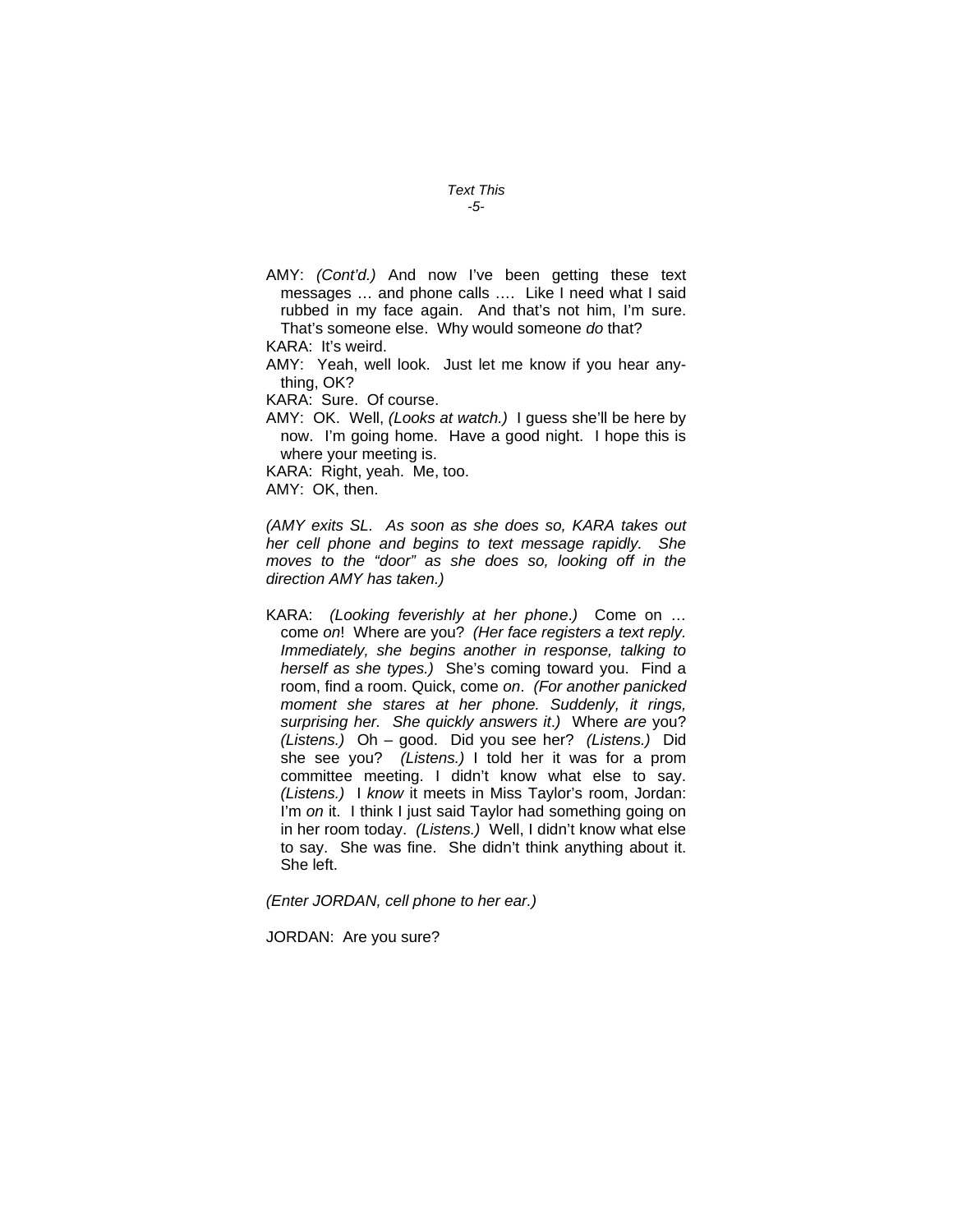- *Text This -6-*
- KARA: Completely. *(Beat SHE registers that the voice is live. Looks at JORDAN.)* Jerk.
- JORDAN: *(Putting away her cell phone.)* Well, you're being pretty dumb. So what if she did see me? She wouldn't know I was coming in here, would she? And even if she did, so what?
- KARA: All I'm saying is … look, that Ben thing has her really shaken up. I just don't want her – you know.
- JORDAN: Oh, relax. It's all fine. I don't know why *you're* getting all worked up. If Josh ever finds out, I'm *really*  screwed. It'll be over. And that's not going to happen. I told you: I'm marrying him – I've got it all planned.
- KARA: Yeah, well I'm happy for you. Just don't mess this up, or Josh will be the least of your worries.

#### *(Pause.)*

JORDAN: Does she have *any* idea?

KARA: No. She actually asked *me* if I knew who did it.

JORDAN: Of course. She has no imagination.

- KARA: Getting Ben to go along with it didn't hurt. He certainly seems crazy about you.
- JORDAN: Well, you can't blame him for that. It's hard to resist me. I can be very persuasive.
- KARA: Shut up. How did you get him to agree to it? Doesn't he *know* about you and Josh?
- JORDAN: Of course he does, but he's a guy. Josh is miles away. He won't be back from college until the summer, and by then it'll all be ancient history.
- KARA: You really *do* have it all planned out, don't you? I can't believe she went for it.
- JORDAN: Why wouldn't she, Kara? People believe what they want to believe. Especially when IM's involved.

KARA: And you.

- JORDAN: Yeah. *(Looks at her watch.)* Where is she? What time did she say?
- KARA: *(Checking.)* Now. I really hate doing this *here*. Why didn't we meet later at Jess's house? Amy could walk in any time.